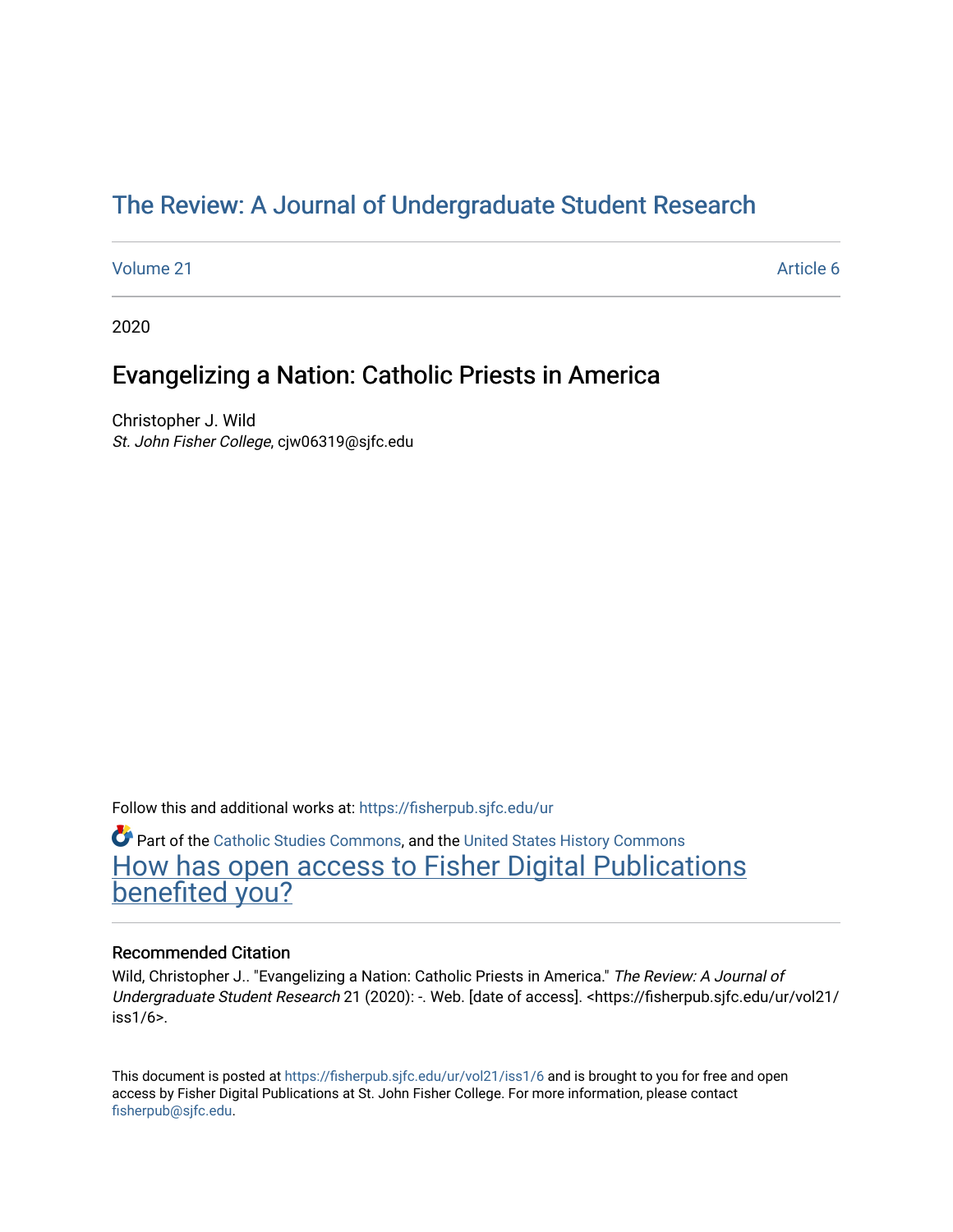## Evangelizing a Nation: Catholic Priests in America

### **Abstract**

According to the most recent statistics provided by the American bishops, there are an astonishing seventy million Catholics who call the United States home. Five hundred years ago, there was not a single Roman Catholic to be found anywhere in this vast expanse of forests, prairies, and mountains. (Moreover, presumably no one living at that time in what is now the United States had any knowledge of Jesus Christ, for the episcopacy of Erik Gnupsson in twelfth century Greenland hardly resulted in any evangelization of the Christian faith in the western hemisphere.) As the European authorities competed to establish colonies and settlements in the New World, each journeyed across the Atlantic with three primary intentions: to amass wealth, to establish glorious and prestigious settlements, and to spread the Christian faith. In the centuries that followed, several religious orders—perhaps the most well-known of which were the Jesuits and the Franciscans—washed up on the shores of America, forever shaping the progress and expansion of Roman Catholicism in America.

### Keywords

America, United States, Catholic, Priests, Franciscans, Jesuits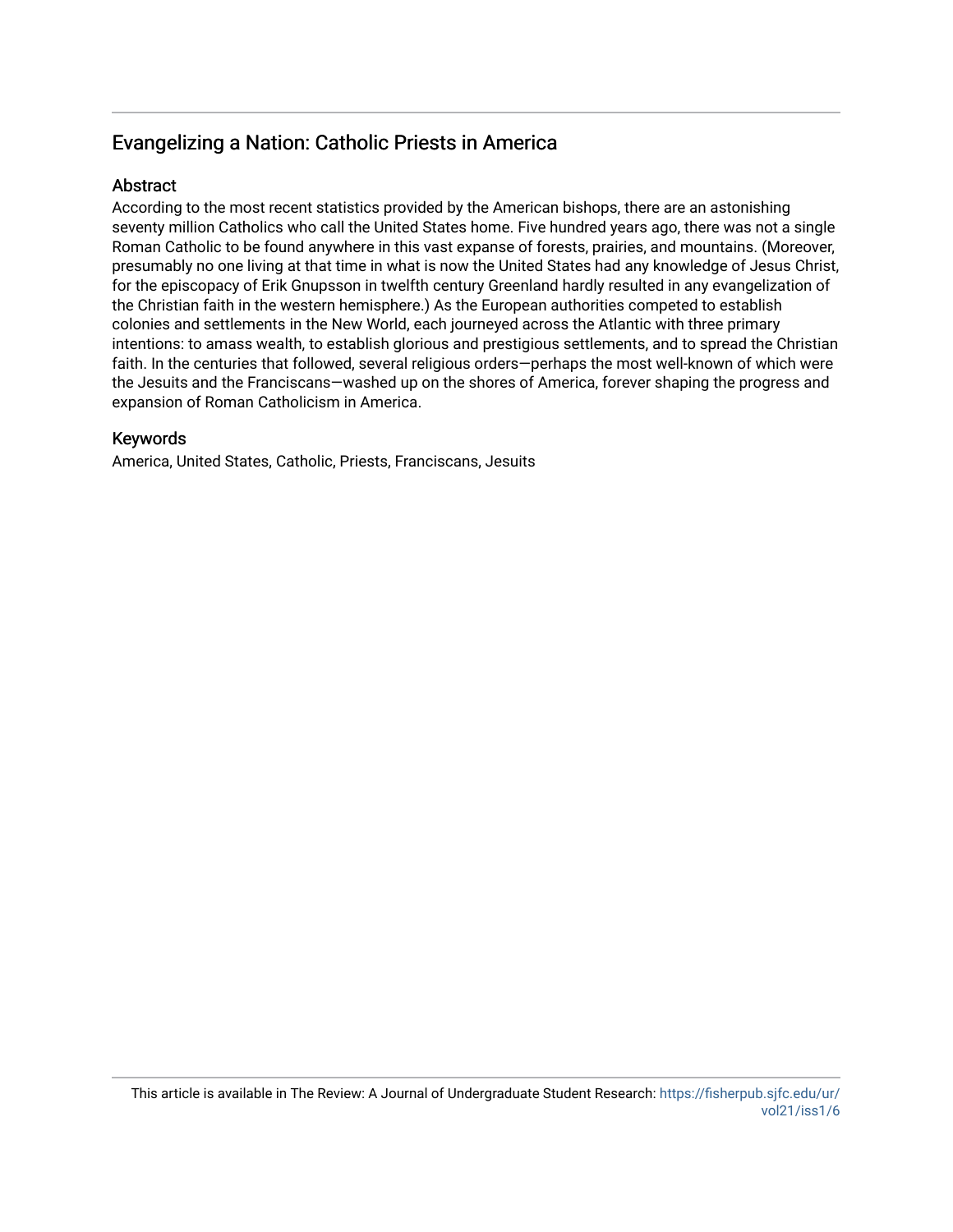#### *Evangelizing a Nation: Catholic Priests in America*

#### **Christopher J. Wild**

According to the most recent statistics provided by the American bishops, there are an astonishing seventy million Catholics who call the United States home. Five hundred years ago, there was not a single Roman Catholic to be found anywhere in this vast expanse of forests, prairies, and mountains. (Moreover, presumably no one living at that time in what is now the United States had any knowledge of Jesus Christ, for the episcopacy of Erik Gnupsson in twelfth century Greenland hardly resulted in any evangelization of the Christian faith in the western hemisphere.) As the European authorities competed to establish colonies and settlements in the New World, each journeyed across the Atlantic with three primary intentions: to amass wealth, to establish glorious and prestigious settlements, and to spread the Christian faith. In the centuries that followed, several religious orders—perhaps the most wellknown of which were the Jesuits and the Franciscans—washed up on the shores of America, forever shaping the progress and expansion of Roman Catholicism in America.

Father Raymond Schroth's simple summation of the Jesuits' arrival in North America perhaps best captures the plight of the Society of Jesus throughout the world during the sixteenth century: "[Their] first adventure...neither began nor ended well." In September 1566, a large Spanish ship, ravaged twice by hurricanes, floated off the north coast of present-day Florida with a contingent of Spanish soldiers and three Jesuit missionaries aboard. Separated from the other ships of the fleet and horribly lost, the ship's captain finally located the port of Saint Helena. There, the Jesuit priests disembarked and were taken in by Don Pedro Menendez, a Spanish Governor who had been tasked with destroying a French Huguenot territory. 1 In an attempt to pacify the resistance of the natives, the Spanish implored the Society of Jesus to

send young priests who could convert the Indians. As part of a fledgling albeit dynamic missionary group, the young Jesuits who arrived at St. Augustine were part of a larger organization of Catholic priests who were evangelizing around the world. There, at early colonial settlements, priests of the Society of Jesus would begin to sow the seeds of Catholicism in the New World.

In 1634, approximately 150 British men, women, and children waded ashore St. Clement's Island at the mouth of the Potomac River. There, Father Andrew White offered the first Mass, as he said, "in [that] part of the world." <sup>2</sup> With assistance from the brother of the second Lord Baltimore, a large cross was hewn from a tree and erected on the site. From then on, Jesuits began to baptize Indians in the area and celebrate Masses for the few faithful English Catholics who settled in the Maryland colony. In subsequent years, young English Jesuits wrote to their provincial expressing their desire to volunteer for service in the New World. One young priest, Christopher Morris, offered three reasons for his willingness to travel, three reasons commonly cited by Jesuits with similar passions: "to save the souls of the Indians, for whom Christ has suffered as for Europeans...to use [his] skills in language and music for the 'primitive church'...[and] to die a martyr like his brother Jesuits in China and Japan."<sup>3</sup> Dissatisfied with complacency, the Jesuits in the British colonies restlessly sought new endeavors, be it baptizing Indians or converting their fellow citizens who practiced Protestantism.

In the seventeenth century, prolific fur trading, fishing markets, and a desire to spread Roman Catholicism brought the French first to Quebec before continuing towards the Great Lakes and eventually moving south down the Mississippi

 $\overline{a}$ 

<sup>1</sup> Schroth, Raymond A. *The American Jesuits.* New York University Press: New York, 2007, pp. 3-4. 1

<sup>2</sup> Ibid., p. 22.

<sup>3</sup> Ibid., pp. 23-25.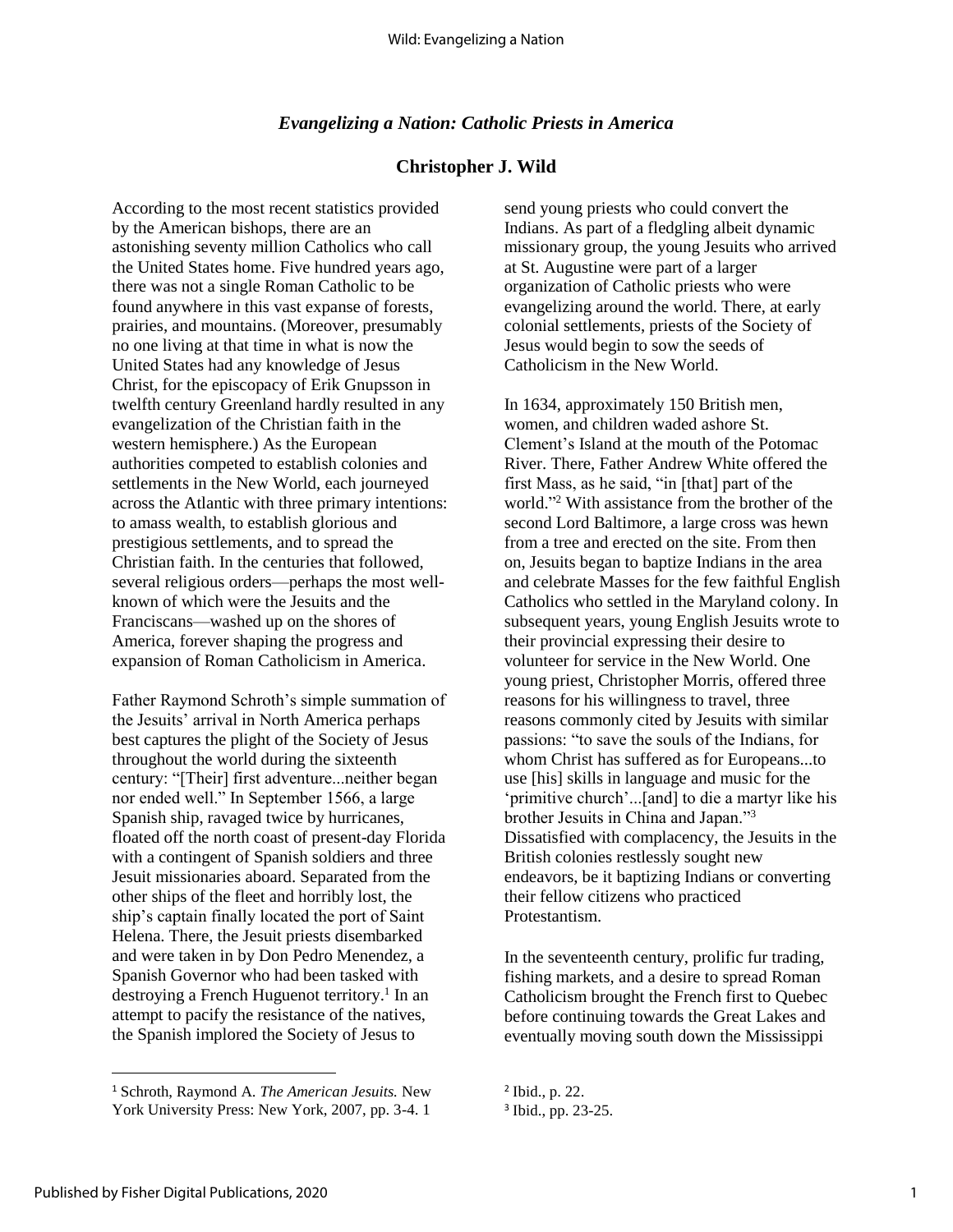River to present day New Orleans. 4 In a concerted effort to develop a missionary church, French Jesuits established missions in the Northeast (present day Maine); as the French acquired greater expanses of territory, the Jesuits consequently moved west to establish parishes. 5 Led primarily by the Jesuits, French Catholics engaged in evangelization techniques different from that of their Spanish brothers in the Society of Jesus. After attempting to adapt to the nomadic lifestyle of the Indians, the Jesuits from France endeavored to alter the Indians' attitudes regarding permanent settlements and other cultural practices. While many Jesuits particularly those from France—permitted the Indians to maintain various aspects of their ancestral culture, a significant point of contention emanated over marriage: "Of all the Christian laws which [the Jesuits] propound to [the Indians], there is not one that seems as hard to them as that which forbids polygamy."<sup>6</sup> Though years of disagreement persisted, the French Jesuit efforts to establish Indian missions were a major achievement, "measured by the missionaries' standards of Christian witness or by the criterion of human courage and dedication."<sup>7</sup>

Amid the stirring and difficult times of the Crusades, the Order of Friars Minor was organized by Francis of Assisi in 1209, nearly two centuries before Columbus' voyage across the Atlantic. Clothed with a simple habit and the sandals of Italian peasants, poverty became the mantra of the "Franciscans;" possession of private and corporate property was forbidden.<sup>8</sup> Retaining features of monasticism while often serving as priests, the new mendicant order began to serve throughout Europe. As new of the discovery of the New World was heralded to the friars assembled at Florence in 1493, friars began to petition their vicar-general for permission to evangelize the "newly discovered islands."<sup>9</sup> In a unique way, the Franciscans

 $\overline{a}$ 

occupied a special role in the discovery of America: "Franciscanism was intimately involved in the discovery, settlement, and social evolution of the Americas...in 1484, Columbus and his son sought hospitality and counsel at the Franciscan friary in La Rabida."<sup>10</sup> At a time when Christopher Columbus was ridiculed and derided for such a risible notion as sailing west into waters unknown, the Franciscans beseeched the Spanish monarchy on his behalf. Though no records demonstrate that a Franciscan priest sailed on the *Nina,* the *Pinta,* or the *Santa Maria*  in 1492, the role of the Order in obtaining funding and support for Columbus' voyage is quite remarkable regarding the colonization of the New World.

A few short decades following Columbus' primary conquest of the Indies, Pope Clement VII in 1532 granted Charles V permission to send one hundred and twenty Franciscans to the New World; not all were to be sent at once, but rather were dispatched across the Atlantic semiannually to the Spanish settlements throughout the Caribbean, Mexico, and the (present day) Southern United States. Of all the settlements ministered by the Order of Friars Minor, perhaps none were as successful or as fruitful as those in Florida, as Father Maynard explicates: "Everything in Florida fitted (sic) into the economic framework of the colony. Yet, the missionary field as cultivated in Florida has its pages of heroism and self-sacrifice; indeed, the more so because of the necessity imposed on the friars by their isolation from cultural centers and meager pittance they received for their labors."<sup>11</sup> Characterized by their Hispanic upbringings, the Franciscans serving the settlements in Florida (and certainly those in the Caribbean, the Antilles, and Mexico as well) sought to minister to the Catholics already living there and save the souls of the heathen Indians through baptism, separation from native culture, and incorporation of Catholic customs and

<sup>4</sup> Carey, Patrick W. *Catholics in America: A History.*  Rowman & Littlefield Publishers, Inc.: Maryland, 2004, p. 6.

<sup>5</sup> Ibid., p. 7.

<sup>6</sup> Ibid., p. 8.

<sup>7</sup> Ibid., p. 10.

<sup>8</sup> Geiger, Maynard. *The Franciscan Conquest of Florida, 1573-1618.* Time & News Publishing Co.: Gettysburg, 1936, pp. 14-15. <sup>9</sup> Ibid., p. 19. <sup>10</sup> Ibid., p. 18. <sup>11</sup> Ibid., pp. 20-21.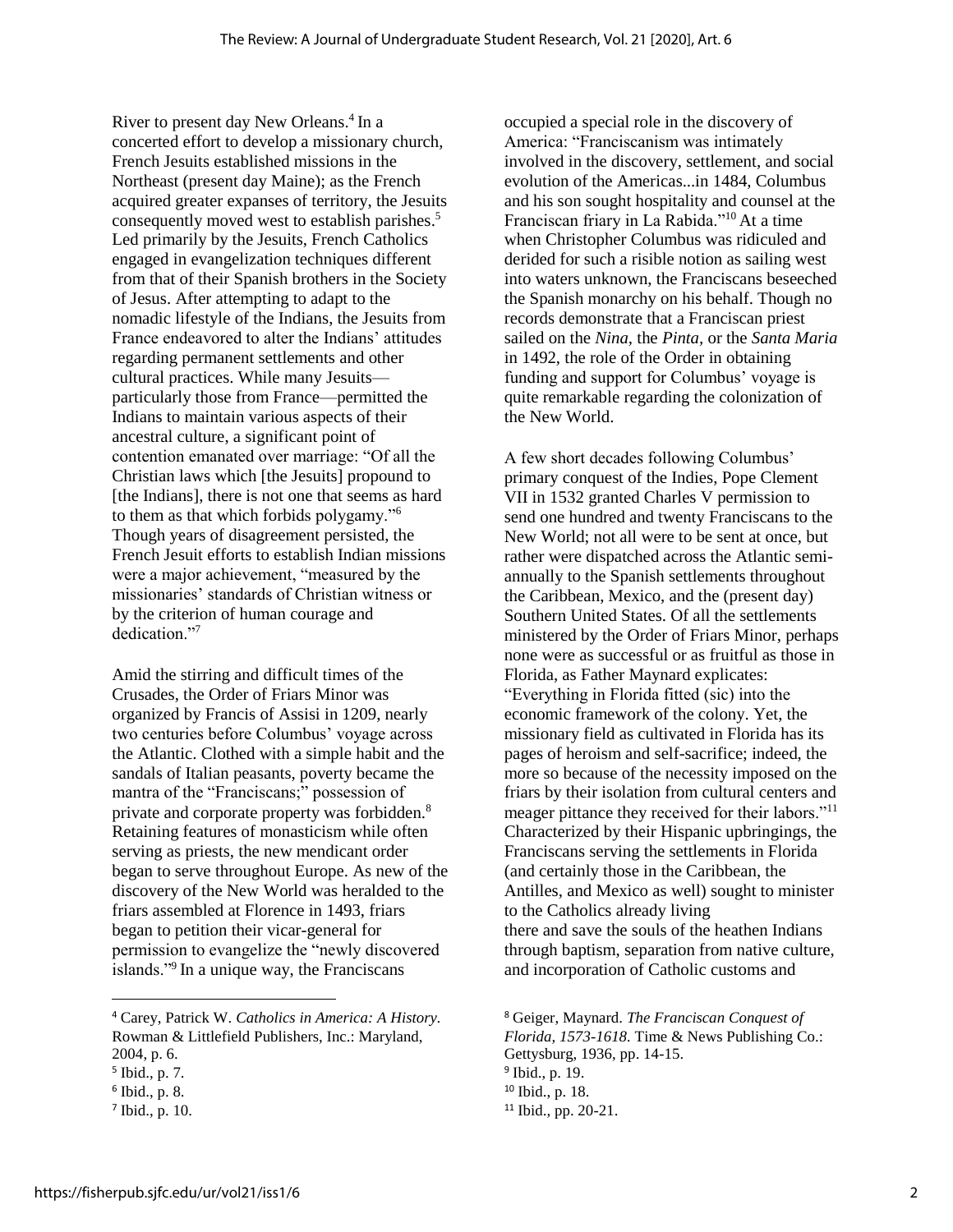morals.<sup>12</sup> Indeed, this remained the basis of both Franciscan and Jesuit evangelization throughout America for several centuries to come.

Following the age of colonial exploration in the sixteenth and seventeenth centuries, the Catholic Church continued to spread across the wilderness of North America, albeit at a comparatively sluggish pace. It was not until after the American Revolution that the religious orders ministering all over America and the territories to the west experienced another period of growth and prosperity. For the Franciscans, this renaissance came at the end of the eighteenth century in the form of dynamic missionaries in California. As for the Jesuits, their resurgence came about by way of thoughtfully constructed plans during the early and mid-nineteenth century that spoke to the heart of the American individual.

Perhaps the most renowned of all missionaries— Franciscan or otherwise—to serve the natives was Junipero Serra. A Franciscan novice by the age of thirteen, Serra earned his doctorate in theology by age twenty-six and began evangelizing in Mexico by age thirty-three. A skilled priest and administrator, Serra was appointed superior of the Franciscan missionary effort in Lower California in 1767. In the years that followed, he established nine Indian missions south of San Francisco, all of which became prosperous institutions of agriculture and religion. Because of his tireless missionary efforts, though controversial because of the haste nature in which they were performed, Serra baptized in only a few short years approximately six-thousand natives and confirmed an additional five-thousand three-hundred.<sup>13</sup> By the end of the eighteenth century, much of the mission work among the native peoples had been accomplished. Once Mexico gained independence in the early nineteenth century, Spanish missionary friars were expelled from the territories of New Mexico, Texas, Arizona, and California. Although many of the

 $\overline{a}$ 

Californian missions became secularized, a small remnant of friars was able to continue their work at Mission Santa Barbara. Concurrently, a new age in Franciscan history begin in the United States as friars from Europe began to minister to the massive influx of Catholic immigrants from Europe.<sup>14</sup>

Amidst the flood of (primarily European) immigrants between the mid-nineteenth century and the end of the First World War, the Franciscans in the United States began to organize several territorial foundations, many of which were later designated as provinces. Established to efficaciously minister to the various ethnicities who settled to America, the territories and provinces consisted of Franciscans who principally adhered to a strict observance of friar life as originally prescribed by St. Francis. Shortly before the outbreak of the Civil War, Austrian friars from the Reformed province in Tyrol arrived in Cincinnati to begin ministering to the needs of German immigrants in the region. Simultaneously, Italian friars began working with the Italian immigrants who arrived in New York City; as the population of Catholics in Western New York increased, Italian friars of the Franciscan province in New York were tasked with serving the faithful in the newly organized Diocese of Buffalo. Throughout the United States, in St. Louis, Albuquerque, Oakland, and Franklin (Wisconsin), new generations of Franciscans established territories and began to serve the increased number of Polish, German, Italian, and Slovak Catholics who had journeyed to America seeking a better life.<sup>15</sup>

As the Franciscans were hard at work organizing friars to serve the needs of various immigrant groups, the Jesuits in the United States were eagerly reestablishing themselves during the Age of Jackson, "an era of growth and confidence in which America, having defeated Great Britain more decisively at New Orleans in the War of 1812, was born again—this time in

<sup>14</sup> The Franciscans in the US [web article]. *US Franciscans.* Retrieved from https://usfranciscans.org, para. 2. <sup>15</sup> Ibid., para. 3-12.

 $12$  Carey, p. 3.

<sup>13</sup> Ibid., p. 232.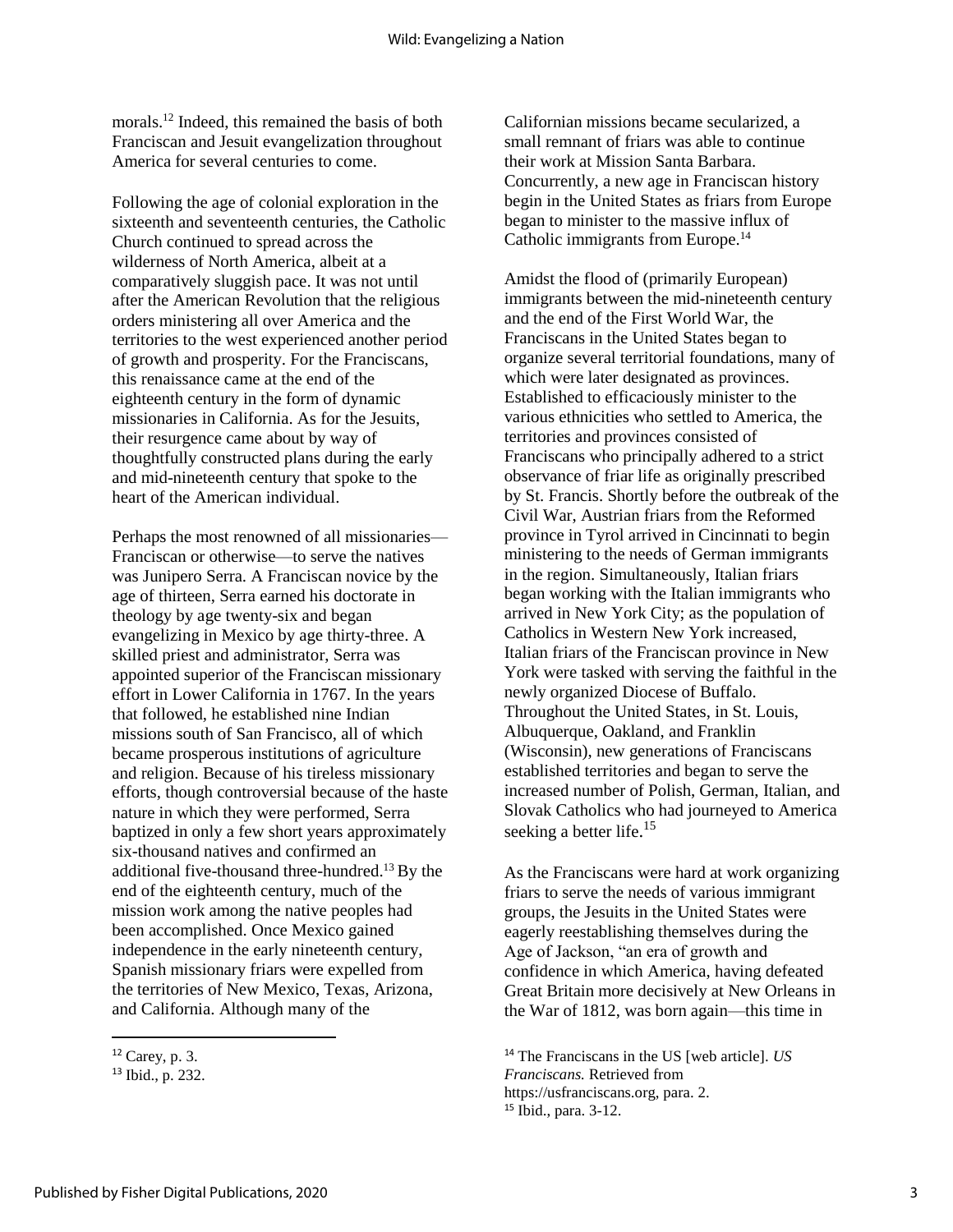the image of a democrat and a frontiersman."<sup>16</sup> Amidst a new age of industry, urbanization, immigration, and religious revival, the Jesuits were gradually welcomed back into many of the nations from which they had been previously expelled. Following several tenures of poor general leadership, a strong Dutchman, Joannes Roothaan refocused the essence of Jesuit life around the *Spiritual Exercises* and an emphasis on education: common vernacular, philosophy, math, history, and science. In concert with the rough and tough frontier spirit so fondly embraced by Americans, the renewed vision of the Society of Jesus worked swiftly. Under new leadership, the Jesuits (particularly in the United States) sought practical ways to instill the Roman Catholic faith. Most often, the first step in their plan was to either establish a school or take control of a school which had already been started by another Catholic religious order. Secondly, the Jesuits strove to earn for their schools positive reputations as institutions of higher learning, discipline, and *cura personalis.*  In contrast to the ethno-centric establishments of the Franciscans, the Jesuits often organized their schools not by language or culture; frustratingly, this practice frequently resulted in language barriers.<sup>17</sup> Regardless of such minor inconveniences, the Jesuits' emphasis on education for the sake of developing more compassionate and thoughtful individuals was the first stage in their pursuit of social justice. Throughout the late nineteenth and early twentieth century, Jesuit educational institutions across America (including Boston College, Marquette, Gonzaga, Canisius, John Carroll, Fairfield, Holy Cross, and Seattle) opened their doors to all peoples—regardless of ethnicity or financial status.<sup>18</sup>

Intimately involved with the propagation of the Roman Catholic faith in America since the age of European exploration in the late fifteenth and early sixteenth centuries, both the Order of Friars Minor and the Society of Jesus have demonstrated quite extensively their usefulness

 $\overline{a}$ 

and success in evangelization. From their respective voluntary desires to sow the seeds of Catholicism throughout the wilderness of the New World at an early time of great uncertainty, to their unceasing service to Indian converts and the plethora of European immigrants throughout the nineteenth and twentieth centuries, the Franciscans and Jesuits have both unequivocally heeded Jesus' call in chapter twenty-eight of the Gospel of Matthew: "Go, therefore, and make disciples of all nations, baptizing them in the name of the Father, and of the Son, and of the Holy Spirit." Though such diligent work was not without heartache, frustration, or suffering, their respective persistence yielded a great harvest of millions upon millions of Catholics. As Americans march toward the future, amid a society plagued with many of the same problems the early Franciscans and Jesuits experienced nativism, racism, and war—perhaps the two orders will be able to, as St. Paul writes in the Letter to the Ephesians, "build up the body of Christ."<sup>19</sup>

<sup>16</sup> Schroth, p. 58.

<sup>17</sup> Ibid., pp. 59-61.

<sup>18</sup> Ibid., pp. 62-63.

<sup>19</sup> McLellan, Daniel. "To Evangelize American Culture: A Franciscan Approach." *Franciscan Studies, vol. 47.* Franciscan Institute Publications, 1987, pp. 15-16.